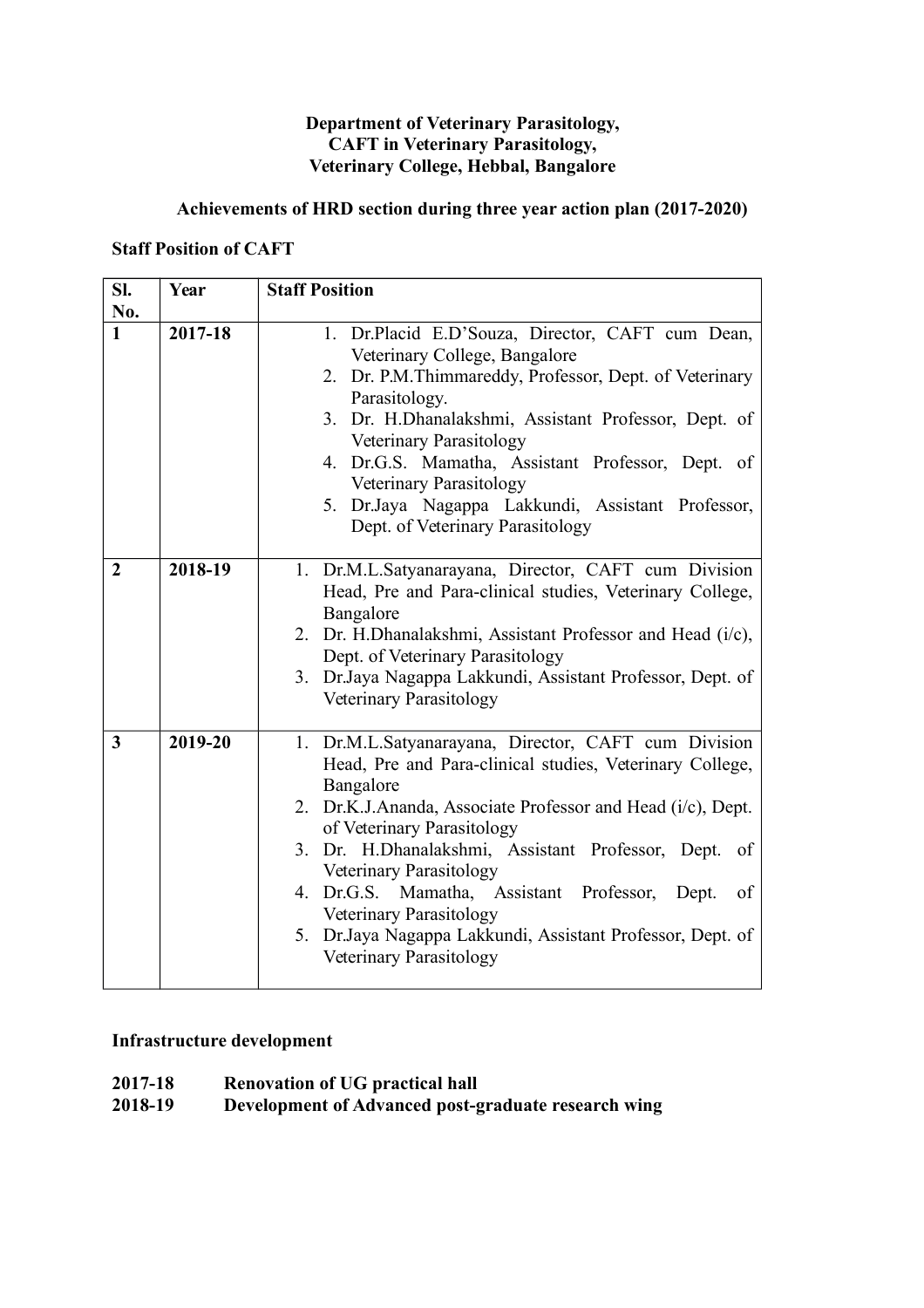# **Training programmes organized**

| National training programmes (21 days) |  |
|----------------------------------------|--|
|                                        |  |

|                | $\pm$ attornal training programmes (21 days) |                          |              |
|----------------|----------------------------------------------|--------------------------|--------------|
| Sl.            | Title                                        | Date                     | No. of       |
| N <sub>0</sub> |                                              |                          | participants |
|                |                                              |                          |              |
|                | An update on Vectors and vector borne        | $14th$ November to       | 24           |
|                | diseases                                     | $4th$ December 2017      |              |
| $\mathcal{L}$  | A Short course on Diagnostic Methods         | $10th$ to $30th$ January | 22           |
|                | and Control of Emerging Parasitic            | 2019                     |              |
|                | <b>Diseases</b>                              |                          |              |
| $\mathcal{R}$  | Different approaches for control of          | $20th$ November to       | 16           |
|                | parasitic diseases of large and small        | $10th$ December          |              |
|                | ruminants                                    |                          |              |

### **State level training programmes (3 days)**

| #        | Date                                                                          | Place                |                                | Title |  |                     |
|----------|-------------------------------------------------------------------------------|----------------------|--------------------------------|-------|--|---------------------|
| $\gamma$ | 21.8.2017 to 23.8.2017                                                        | Karnataka Veterinary | "Refresher                     |       |  | course on Parasitic |
|          |                                                                               | Council, Hebbal      | Diseases"                      |       |  |                     |
|          | 06.12.2017 to 08.12.2017   Karnataka Veterinary                               |                      | "Refresher course on Parasitic |       |  |                     |
|          |                                                                               | Council, Hebbal      | Diseases"                      |       |  |                     |
|          | 12.12.2017 to 13.12.2017   Karnataka Veterinary Refresher course on Parasitic |                      |                                |       |  |                     |
|          |                                                                               | Council, Hebbal      | Diseases"                      |       |  |                     |

# **Projects completed through CAFT funding:**

| Title                      | Funding       | Budget (in  | Yr. of | Yr. of | Principal         |
|----------------------------|---------------|-------------|--------|--------|-------------------|
|                            | Agency        | lakhs)      | Comt.  | Cmpl.  | Investigator      |
| A study on                 | <b>KVAFSU</b> | 0.25        | 2016   | 2018   | Dr.H.Dhanalakshmi |
| Hepatointestinal           |               |             |        |        |                   |
| Schistosomosis in cattle   |               |             |        |        |                   |
| Dynamics of                | <b>KVAFSU</b> | Recurring   | 2016   | 2018   | Dr.Jaya Nagappa   |
| Epidemiological            |               | contingency |        |        | lakkundi          |
| intelligence and risk      |               | of CAFT     |        |        |                   |
| factor                     |               |             |        |        |                   |
| analysis for Surra in Wild |               |             |        |        |                   |
| and domestic animals       |               |             |        |        |                   |

### **MVSc and Ph.D admitted**

| Sl.No       | 2017-18 | 2018-19 | 2019-2020 |
|-------------|---------|---------|-----------|
| <b>MVSc</b> | -       | -       |           |
| Ph.D        |         | -       | -         |

# **MVSc and Ph.D completed**

| Sl.No          |  | $2017-18$   2018-19   2019-2020 |
|----------------|--|---------------------------------|
| MVSc completed |  |                                 |
| Ph.D completed |  |                                 |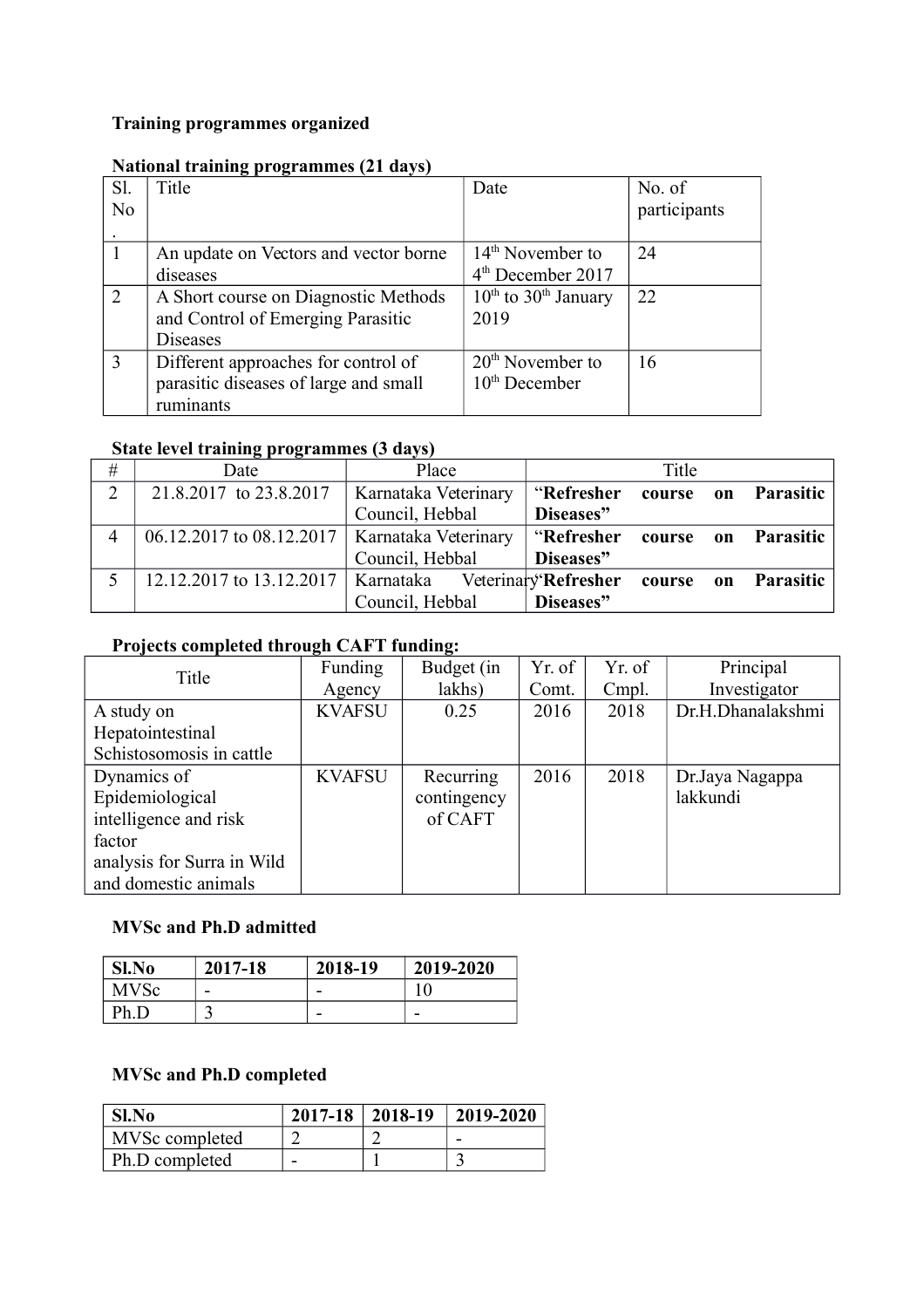### **i) Publications**

**Journals**: Full length research articles – 27

Abstracts in conferences: 36

Extension publications  $-3$  compendium for national training programme, 3 training programme manuals for national and state level training programmes, 6 practical manuals for undergraduate students

| SI.<br>No.     | Year | <b>Authors</b>                                                                                                      | <b>Title of Manual</b>                                                                                                                                                                                                                                 |
|----------------|------|---------------------------------------------------------------------------------------------------------------------|--------------------------------------------------------------------------------------------------------------------------------------------------------------------------------------------------------------------------------------------------------|
| 1.             | 2017 | Placid<br>$E_{\cdot}$<br>D'Souza,<br>P.M.Thimmareddy,<br>G.S.Mamatha and Jaya N.<br>Lakkundi                        | Training Compendium on Refresher Course on<br>Parasitic Diseases under Continued Veterinary<br>Programme<br>Education<br>for<br>Registered<br>Veterinary Practitioners held from 21-08-2017<br>to 23-08-2017 at KVC, Bangalore.                        |
| 2.             | 2017 | Placid<br>E.<br>D'Souza,<br>P.M.Thimmareddy,G.S.Mam<br>atha, Jaya N. Lakkundi and<br>H. Dhanalakshmi                | Training Compendium on "An Update on<br>Vectors and Vector Borne Diseases" at XXI<br>National Training Programme under CAFT<br>held from 14 <sup>th</sup> November to 04 <sup>th</sup> December,<br>2017.                                              |
| 3.             | 2017 | Placid<br>E.<br>D'Souza,<br>P.M.Thimmareddy,<br>G.S.Mamatha,<br>Jaya<br>N.<br>Lakkundi<br>H.<br>and<br>Dhanalakshmi | A practical training manual on "Identification<br>of Vectors and Diagnosis of Vector Borne<br>Parasitic Diseases" in XXI National Training<br>under CAFTheld<br>$14^{\text{th}}$<br>Programme<br>from<br>November to 04 <sup>th</sup> December, 2017.  |
| $\overline{4}$ | 2017 | Placid E. D'Souza,<br>P.M.Thimmareddy,<br>G.S.Mamatha, Jaya N.<br>Lakkundi and<br>Dhanalakshmi.H                    | Training Compendium on Refresher Course on<br>Parasitic Diseases under Continued Veterinary<br><b>Education Programme for Registered</b><br>Veterinary Practitioners held from 21 <sup>st</sup> to 23 <sup>rd</sup><br>August, 2017 at KVC, Bangalore. |
| 5              | 2017 | Placid E. D'Souza,<br>P.M.Thimmareddy,<br>G.S.Mamatha, Jaya N.<br>Lakkundi and<br>Dhanalakshmi.H                    | Training Compendium on Refresher Course on<br>Parasitic Diseases under Continued Veterinary<br><b>Education Programme for Registered</b><br>Veterinary Practitioners held from 12.12.2017<br>to 13.12.2017 at KVC, Bangalore.                          |
| 6              | 2017 | Placid E. D'Souza,<br>P.M.Thimmareddy,<br>G.S.Mamatha, Jaya N.<br>Lakkundi and                                      | Undergraduate manual for General Veterinary<br>Parasitology and Helminthology, Veterinary<br>Entomology and Acarology and Veterinary                                                                                                                   |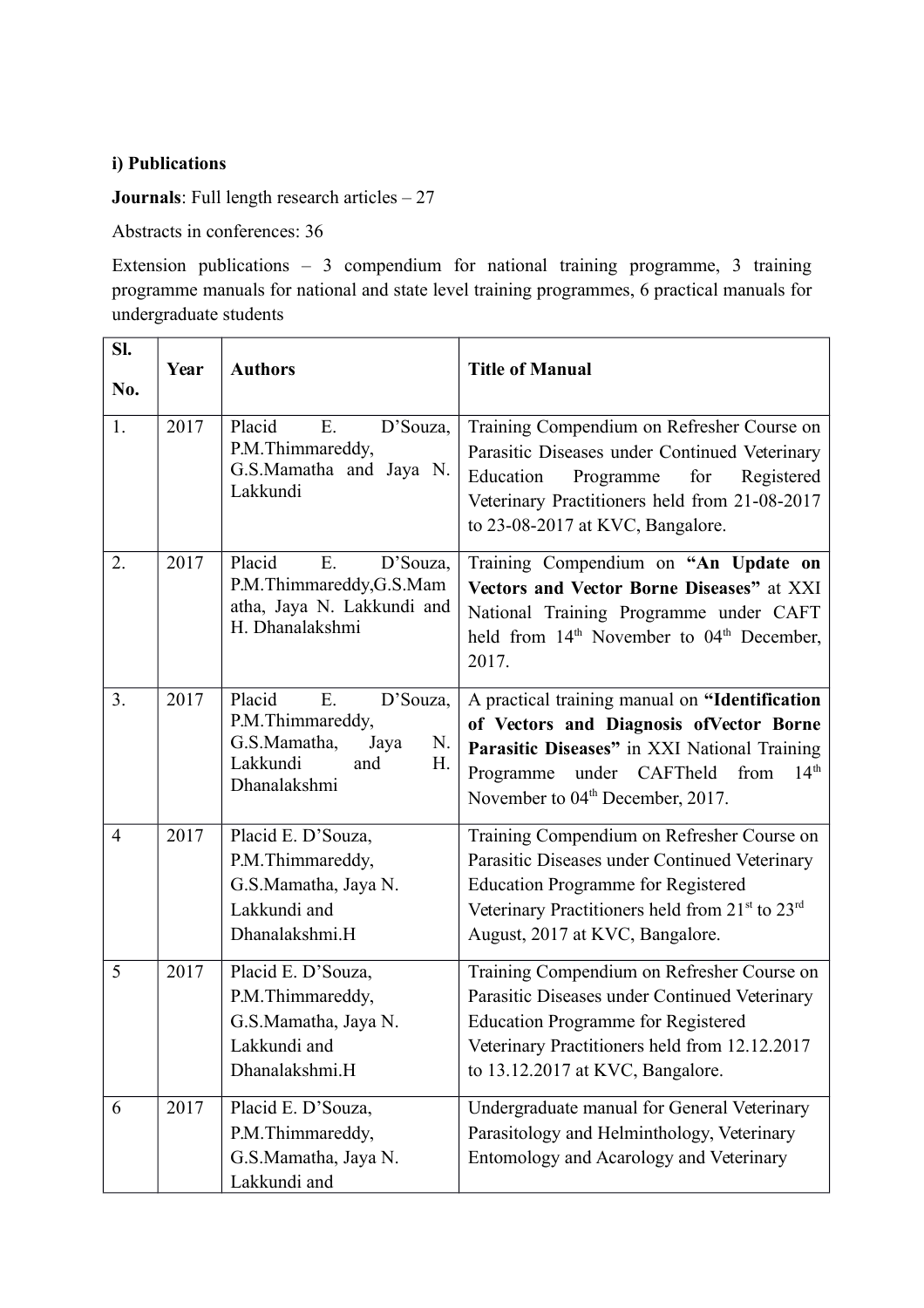|                |      | Dhanalakshmi.H                                                                           | Protozoology.                                                                                                                                            |
|----------------|------|------------------------------------------------------------------------------------------|----------------------------------------------------------------------------------------------------------------------------------------------------------|
| $\overline{7}$ | 2018 | M.L.Satyanarayana,<br>H.Dhanalakshmi, Jaya N.<br>Lakkundi                                | Training compendium on A Short course on<br>Diagnostic Methods and Control of Emerging<br>Parasitic Diseases held from 10.1.2019 to<br>30.1.2019         |
| 8              | 2018 | M.L.Satyanarayana,<br>H.Dhanalakshmi, Jaya N.<br>Lakkundi                                | A practical training manual on A Short course<br>on Diagnostic Methods and Control of<br>Emerging Parasitic Diseases held from<br>10.1.2019 to 30.1.2019 |
| 9              | 2019 | Placid E. D'Souza, Jaya N.<br>Lakkundi and<br>Dhanalakshmi.H                             | Undergraduate manual for Veterinary<br>Parasitology Paper I and II                                                                                       |
| 10             | 2019 | M.L.Satyanarayana,<br>K.J.Ananda, H.Dhanalakshmi<br>, G.S.Mamatha, Jaya N.<br>Lakkundi   | Training compendium on Different approaches<br>for control of parasitic diseases of large and<br>small ruminants held from 20.11.2019 to<br>10.12.2019   |
| 11             | 2019 | M.L.Satyanarayana,<br>K.J.Ananda,<br>H.Dhanalakshmi,<br>G.S.Mamatha, Jaya N.<br>Lakkundi | A practical manual on Different approaches for<br>control of parasitic diseases of large and small<br>ruminants held from 20.11.2019 to 10.12.2019       |
| 12             | 2020 | K.J.Ananda,<br>H.Dhanalakshmi,<br>G.S.Mamatha, Jaya N.<br>Lakkundi                       | Undergraduate manual for Veterinary<br>Parasitology Paper I and II                                                                                       |

## **Publications in Journals**:

|   | Archana M, Placid E D'Souza, Jagadeesh Patil. 2017. Efficacy of entomopathogenic              |
|---|-----------------------------------------------------------------------------------------------|
|   | nematodes (Rhabditida: Steinernematidae and Heterorhabditidae) on developmental stages        |
|   | of house fly, <i>Musca domestica</i> . Journal of Parasitic Diseases; DOI 10.1007/s12639-017- |
|   | 0889-3                                                                                        |
|   |                                                                                               |
| 2 | K.U. Vijayakumar, G.C. Puttalakshmamma, Placid E. D'Souza, P. P., Sengupta, B.M.              |
|   | Chandranaik and C.Renukaprasad, 2017. Parasitological and molecular detection of bovine       |
|   | babesiosis in endemic areas of Karnataka state. Indian Journal of Animal Sciences 87 (4):     |
|   | $422 - 426$ .                                                                                 |
|   |                                                                                               |
| 3 | Satheesha, S.P., Udupa, K.G., Appannavar, M.M., Thimmareddy, P.M., Patil, N.A. and            |
|   | Labuschagne, K. 2017. Host Preferences of Dominant Culicoides (Diptera:                       |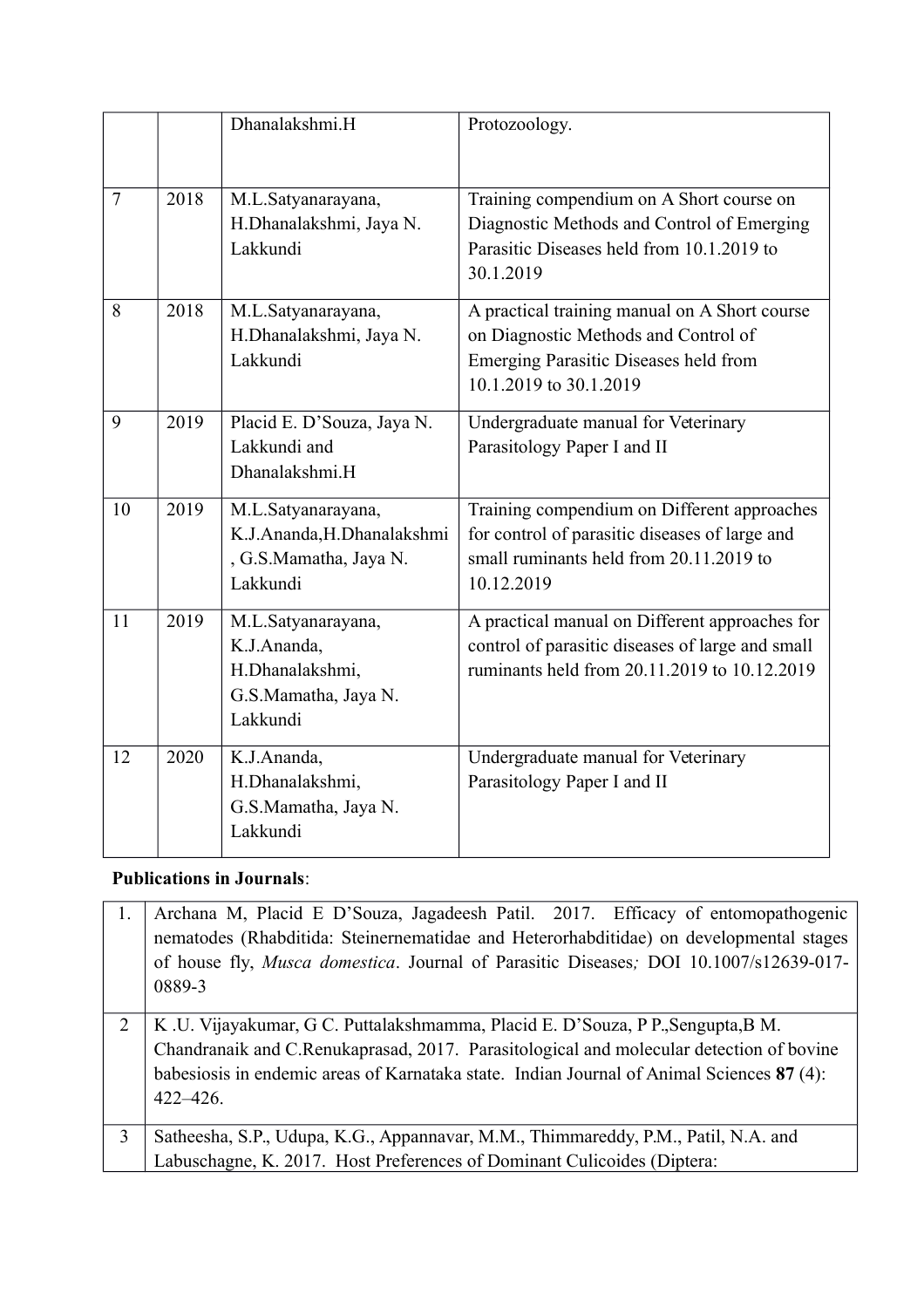|                | Ceratopogonidae) species Near Domestic Animals. Frontier Journal of Veterinary and<br>Animal Sciences, Vol. 6(1): 20-23                                                                                                                                                                                                   |
|----------------|---------------------------------------------------------------------------------------------------------------------------------------------------------------------------------------------------------------------------------------------------------------------------------------------------------------------------|
| $\overline{4}$ | R. Shruthi, P.M.Thimmareddy, G.S.Mamatha, B.M.Chandranaik and G.C.Puttalakshmamma,<br>2017. Studies on theileriosis in goats from Karnataka, South India. Journal of Parasitic<br>Diseases. Vol. 41(4): 1082-1085.                                                                                                        |
| 5              | M.S.Ashwini, B.M.Chandranaik, G.C.Puttalakshmamma, G.S.Mamatha, R. Shruthi,<br>B.P.Shivashankar and P.M.Thimmareddy. 2017. Flea Infestation and its therapeutic<br>management in sheep and goats. Indian Veterinary Journal, 94(06): 65-66                                                                                |
| 6              | G.S.Mamatha, M.S.Ashwini, B.M.ChandraNaik, V. Srivasthava, G.C.Puttalakshmamma,<br>K.J.Rohit, R. Shruthi, Placid E. D'Souza and P.M.Thimmareddy. 2017. Outbreaks of<br>Sarcoptic Mange in Sheep from Karnataka state. Indian Veterinary Journal, 94(12): 26-27                                                            |
| $\tau$         | M.A.Kshama, G.S.Mamatha and G.C.Puttalakshmamma. 2017. Successful treatment of<br>Babesia gibsoni infection in a splenectomized dog. Intas Polivet, 18(1), 183-184.                                                                                                                                                       |
| 8              | M. Veena, H. Dhanalakshmi, Kavitha K, Placid E. D' Souza and G.C. Puttalaksmamma.<br>2017. Morphological characterization of demodex mites and its therapeutic management<br>with neem leaves in canine demodicosis. Journal of Entomology and Zoology Studies, 5(5),<br>661-664                                          |
| 9              | H.Dhanalakshmi, M.Veena and Kavitha. 2017. Diagnosis and management of hemotrophic<br>Mycoplasmosis in dogs. Intas Polivet, 18(1), 192-193.                                                                                                                                                                               |
| 10             | Kavitha, K., Dhanalakshmi, H., Shivakumar, M. and Veena, M. 2017. Prevalence of<br>Gastrointestinal Helminth infection in sheep and goats in and around Hassan, Karnatataka<br>state, India. Frontier Journal of Veterinary and Animal Sciences. 6(1), 37-42.                                                             |
| 11             | Manjunatha.L., Puttalakshmamma, G.C., Balaraju, B.L., Dhanalakshmi. H and Veena.M.<br>2017. Ectoparasite infestation in livestock: An exploratory study in Hassan, Karnataka.<br>International Journal of Science, Environment and Technology, 6(2):1438-1446.                                                            |
| 12             | Mamatha G.S., Muniyellapa, H.K., Chandranaik, B.M. and Thimmareddy, P.M. 2018.<br>Incidence of tropical fowl mite infestation in poultry layers and humans. Journal of<br>Entomology and Zoology Studies, 6(2): 580-582                                                                                                   |
| 13             | Sudha Rani R., Placid E. D'Souza, Chandranaik B.M., Byregowda S.M., Sengupta P.P.,<br>Veeregowda B.M. and Thimmareddy P.M., 2018. Evaluation of acaricidal activity of Carica<br>papaya seeds and Ricinus communis leaves extract against sheep ticks. International Journal<br>of Agriculture Sciences10, 10, 6035-6039. |
| 14             | Sudha Rani R., Placid E. D'Souza, S.M. Byregowda, B.M. Veeregowda., P.P Sengupta,<br>B.M. Chandranaik and P.M. Thimmareddy, 2018. In vitro acaricidal efficacy of<br>deltamethrin, cypermethrin and amitraz against sheep ticks in Karnataka. Journal of<br>Entomology and Zoology Studies, 6(3): 758-762.                |
| 15             | Gautham N., D'Souza P.E. and Biradar S.S., 2018. Prevalence of gastrointestinal parasitism                                                                                                                                                                                                                                |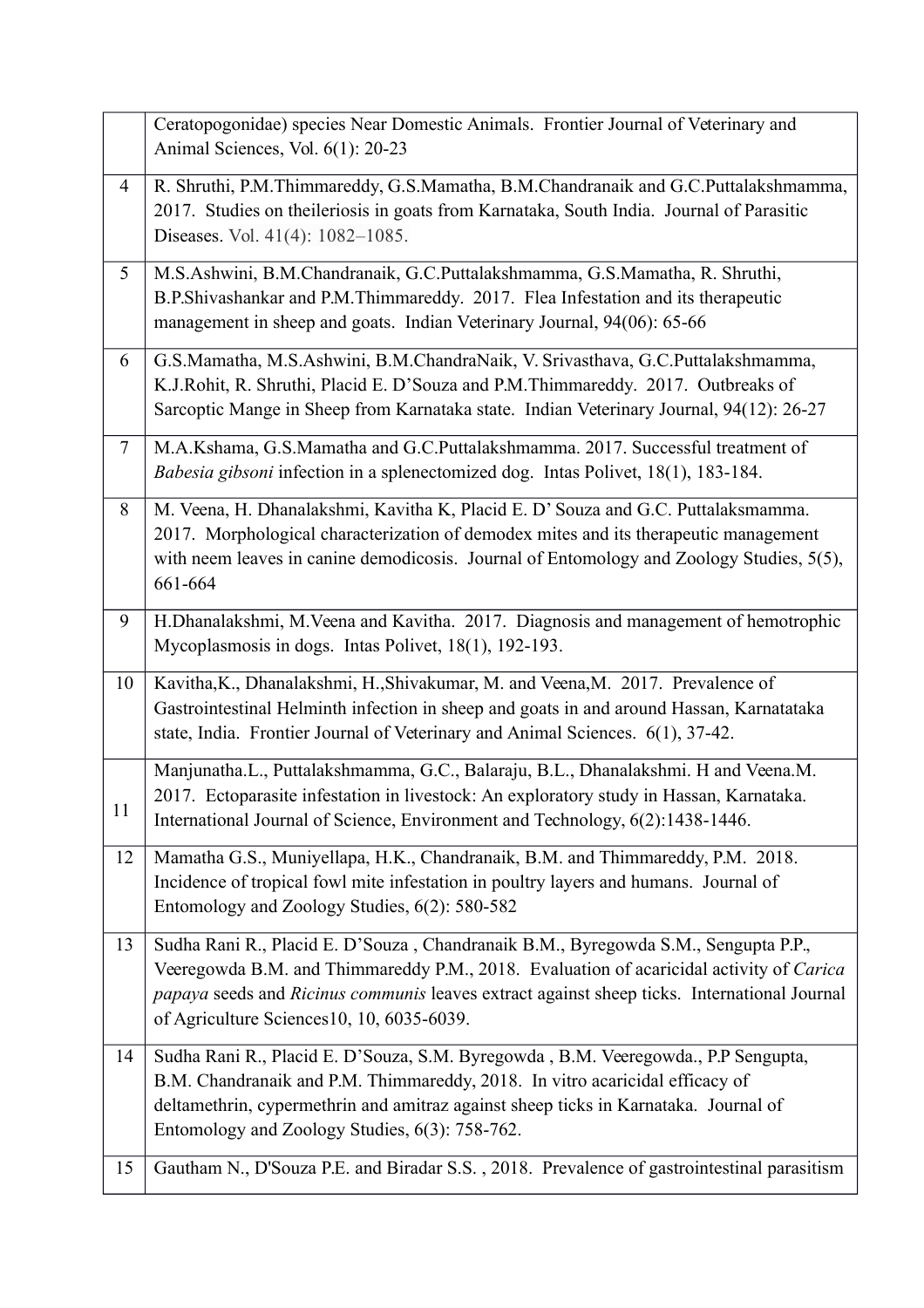|    | in cats from Bengaluru city region. International Journal of Agriculture Sciences10, 19,7317-<br>7319                                                                                                                                                            |
|----|------------------------------------------------------------------------------------------------------------------------------------------------------------------------------------------------------------------------------------------------------------------|
| 16 | Roopesh M.P., Placid Eugene D'Souza and G.S.Mamatha, 2018. Molecular detection of<br>canine Babesia in ticks of Bengaluru, South India. Journal of Entomology and Zoology<br>Studies, 6(5), 962-965.                                                             |
| 17 | Mullur Prabhuswamy Roopesh, Eugene Placid D'Souza and Gotakanapura Sanjeevamurthy<br>Mamatha, 2018. Molecular detection and characterization of canine Babesia from South<br>India. International Journal of Pure and applied Biosciences, 6(6), 924-930.        |
| 18 | S. Shantaveer Biradar, Placid E. D'Souza and G.S.Mamatha. 2018. Prevalence of Ovine<br>Theileriosis in Northern Karnataka. Indian Journal of Veterinary and Animal Sciences<br>Research, 47(5): 1454-1460                                                        |
| 19 | Chaitra K.Gowda, G.C.Puttalakshmamma, Placid E. D'Souza, G.S.Mamatha<br>and<br>B.M.Chandranaik. 2018. Survey of gastrointestinal parasites of pigs slaughtered in<br>Bengaluru. 32(1): 23-27                                                                     |
| 20 | G.S.Mamatha, K.Chaitra, B.M.Chandranaik, G.C.Puttalaksmamma and Placid Eugene<br>D'Souza. 2018. Coproscopic study to evaluate the prevalence of endoparasites in wild boars<br>(Sus Scrofa). Intas Polivet, 19(11): 349-351                                      |
| 21 | Shakuntala Kage, Mamatha G.S., Jaya Nagappa Lakkundi, B.P. Shivashankar and Placid<br>Eugene D'Souza. 2019. Prevalence of ixodid ticks on Babesia ovis infected sheep and goats<br>in Karnataka state. Journal of Entomology and Zoology Studies., 7(4): 511-515 |
| 22 | Shakuntala Kage, Mamatha G.S., Jaya Nagappa Lakkundi, B.P. Shivashankar and Placid<br>Eugene D'Souza. 2019. Detection of incidence of Babesia spp. in sheep and goats by<br>parasitological diagnostic techniques. Journal of Parasitic Diseases, 43: 452-457    |
| 23 | Dhareppa Ganager, Mamatha G.S., A. Muralidhara, Jaya N. Lakkundi and<br>B.P.<br>Shivashankar. 2019. A study on occurrence of gastrointestinal parasites in Lions (Panthera<br>leo), International Journal of Zoology Studies, 4(2): 43-46.                       |
| 24 | B.M.Manohara, Placid E. D'Souza, H. Dhanalakshmi and G.S.Mamatha. 2019. Phenotypic<br>studies on hepatointestinal schistosomes in cattle. Veterinary Research International. 7(3):<br>149-153.                                                                   |
| 25 | B.M.Manohara, Placid E. D'Souza, G.S.Mamatha and H. Dhanalakshmi. 2019. Molecular<br>studies on hepatointestinal schistosomes in cattle. 2019. Harayana Veterinarian, 58(2): 190-<br>192                                                                         |
| 26 | S. Shantaveer Biradar, Placid E. D'Souza, G.S.Mamatha, H.M.Yathish and S.J.Siju. 2019.<br>Molecular epidemiology and phylogenetic analysis of Theileria species in sheep. Indian<br>Journal of small Ruminants. 25(2): 182-190                                   |
| 27 | Dhareppa Ganager, Gotakanapura Sanjeevamurthy Mamatha, Asoor, Muralidhara, Nagappa<br>Lakkundi Jaya and Beechagondanahalli Papanna Shivashankar. 2019. Efficacy of                                                                                               |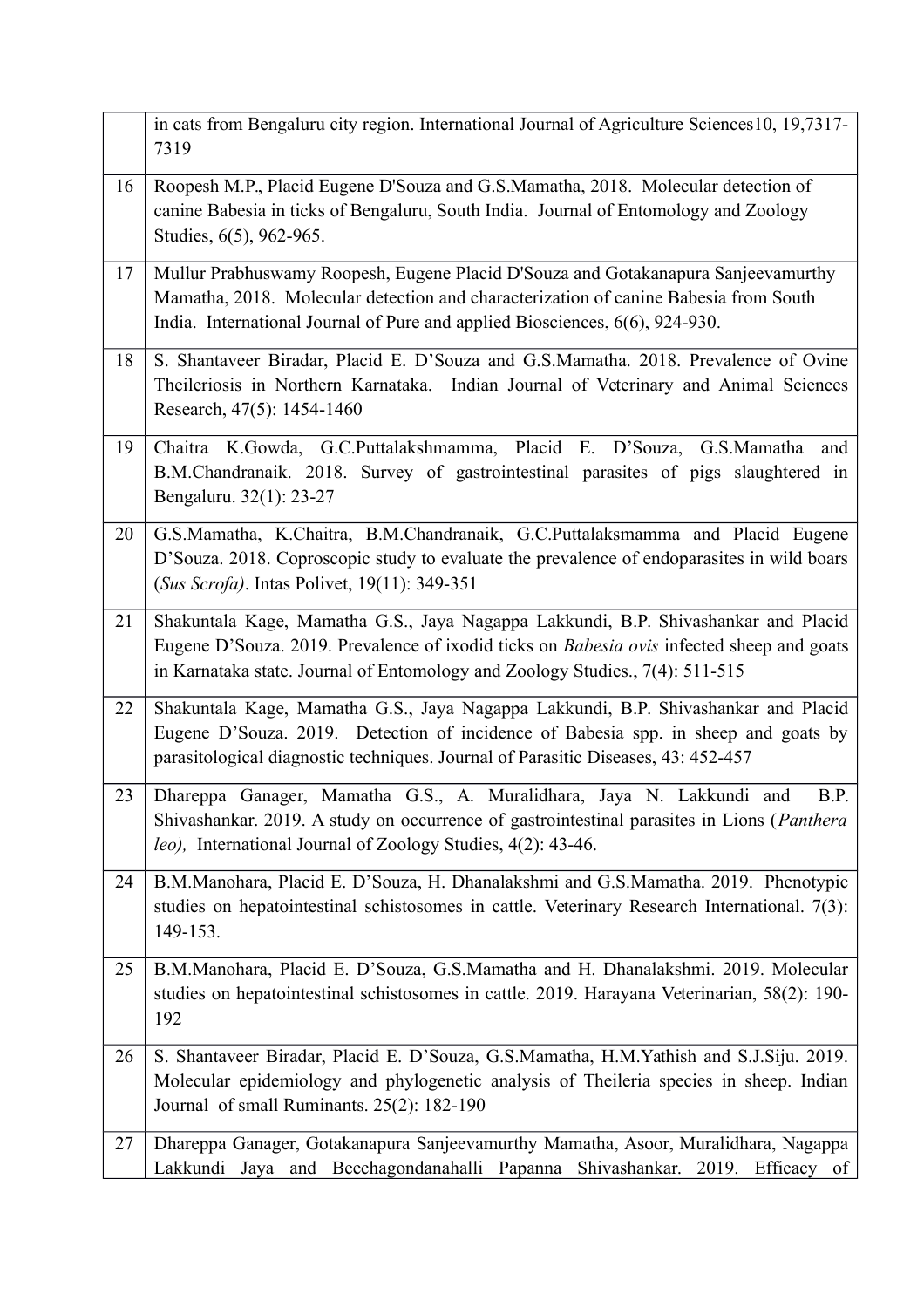oxyclozanide and levamisole treatment on the gastrointestinal parasites in captive lions *Panthera leo.* Journal of Threatened Taxa, 11(15): 15043-15046

#### ii) In Conferences / Seminars / Symposia / Workshops etc.

| $\#$           | Authors, Year of Publication, Title of Paper & Conference / Seminar / Symposia / Workshops<br>etc., with Venue, Date & page nos.                                                                                                                                                                                                                                                                                                                                      |
|----------------|-----------------------------------------------------------------------------------------------------------------------------------------------------------------------------------------------------------------------------------------------------------------------------------------------------------------------------------------------------------------------------------------------------------------------------------------------------------------------|
| $\mathbf{1}$   | Placid E.D'Souza and M. Archana., 2017. Identification of insects by barcoding with special<br>reference to Culicoides and Muscid flies. In "An update on diagnosis and control of parasitic<br>disease". Ananda, K.J., Pradeep, B.S., Rakesh, R.L. and Malatesh, D.S., 2017, Department of<br>Veterinary Parasitology, Veterinary College, Shimoga, Karnataka Veterinary, Animal and<br>Fisheries Sciences University (KVAFSU), Bidar, Karnataka, India. pp 197-206. |
| $\overline{2}$ | Placid E. D'Souza and Archana, M. 2017. Applications of nanotechnology in the treatment<br>and control of parasitic diseases-An Overview. 27 <sup>th</sup> National Conference of Parasitology, held<br>from 25 <sup>th</sup> to 27 <sup>th</sup> April, 2017 at NIHMANS, Bengaluru, page 15-16.                                                                                                                                                                      |
| $\overline{3}$ | Gautham, N. and Placid E. D'Souza, 2017. Copro-PCR for screening Toxoplasmosis in stray<br>cats from Bangalore. $27th$ National Conference of Parasitology, held from $25th$ to $27th$ April,<br>2017 at NIHMANS, Bengaluru.Page No: 34                                                                                                                                                                                                                               |
| $\overline{4}$ | P.M. Thimmareddy, Md. Hafeez, N. Prakash and GaneshaUdupa, 2017. Seroprevalence of<br>Toxoplasma gondii in human patients in Bidar district of Karnataka. 27 <sup>th</sup> National Conference<br>of Parasitology, held from 25 <sup>th</sup> to 27 <sup>th</sup> April, 2017 at NIHMANS, Bengaluru. Page No. 35                                                                                                                                                      |
| 5              | Mamatha, G.S., Shanthaveer S. Biradar, Lavanya, K.V., Krishnamurthy C.M.,<br>BonathuDasmaBai and Placid E. D'Souza, 2017. Molecular characterization and<br>phylogenetic analysis of Isospora species from Loris Tardigradus (Slender loris). $27th$<br>National Conference of Parasitology, held from 25 <sup>th</sup> to 27 <sup>th</sup> April, 2017 at NIHMANS,<br>Bengaluru. Page No. 55                                                                         |
| 6              | P.M. Thimmareddy, Md. Hafeez and C.B. Madhava Prasad, 2017. Isolation of Toxoplasma<br><i>gondii</i> like oocysts from a cat. $27th$ National Conference of Parasitology, held from $25th$ to $27th$<br>April, 2017 at NIHMANS, Bengaluru. Page No. 96                                                                                                                                                                                                                |
| $\tau$         | Manohara, B.M., Placid E. D'Souza and Mamatha G.S., 2017. A study on the prevalence of<br>hepatointestinal parasites in cattle. 27 <sup>th</sup> National Conference of Parasitology, held from 25 <sup>th</sup> to<br>27 <sup>th</sup> April, 2017 at NIHMANS, Bengaluru. Page No: 103                                                                                                                                                                               |
| 8              | Archana, M., Placid E. D'Souza and KesavanSubaharan, 2017. Evaluation of biopesticide for<br>control of <i>Musca domestica</i> . $27th$ National Conference of Parasitology, held from $25th$ to $27th$<br>April, 2017 at NIHMANS, Bengaluru. Page No: 106                                                                                                                                                                                                            |
| 9              | Lavanya, K.V., Mamatha, G.S., Shanthaveer S. Biradar, Banothu Dasma Bai, Krishnamurthy<br>C.M., and Placid E. D'Souza, 2017. Comparison of different methods in recovery and<br>purification of coccidian oocysts. 27 <sup>th</sup> National Conference of Parasitology, held from 25 <sup>th</sup> to<br>27 <sup>th</sup> April, 2017 at NIHMANS, Bengaluru. Page No. 128                                                                                            |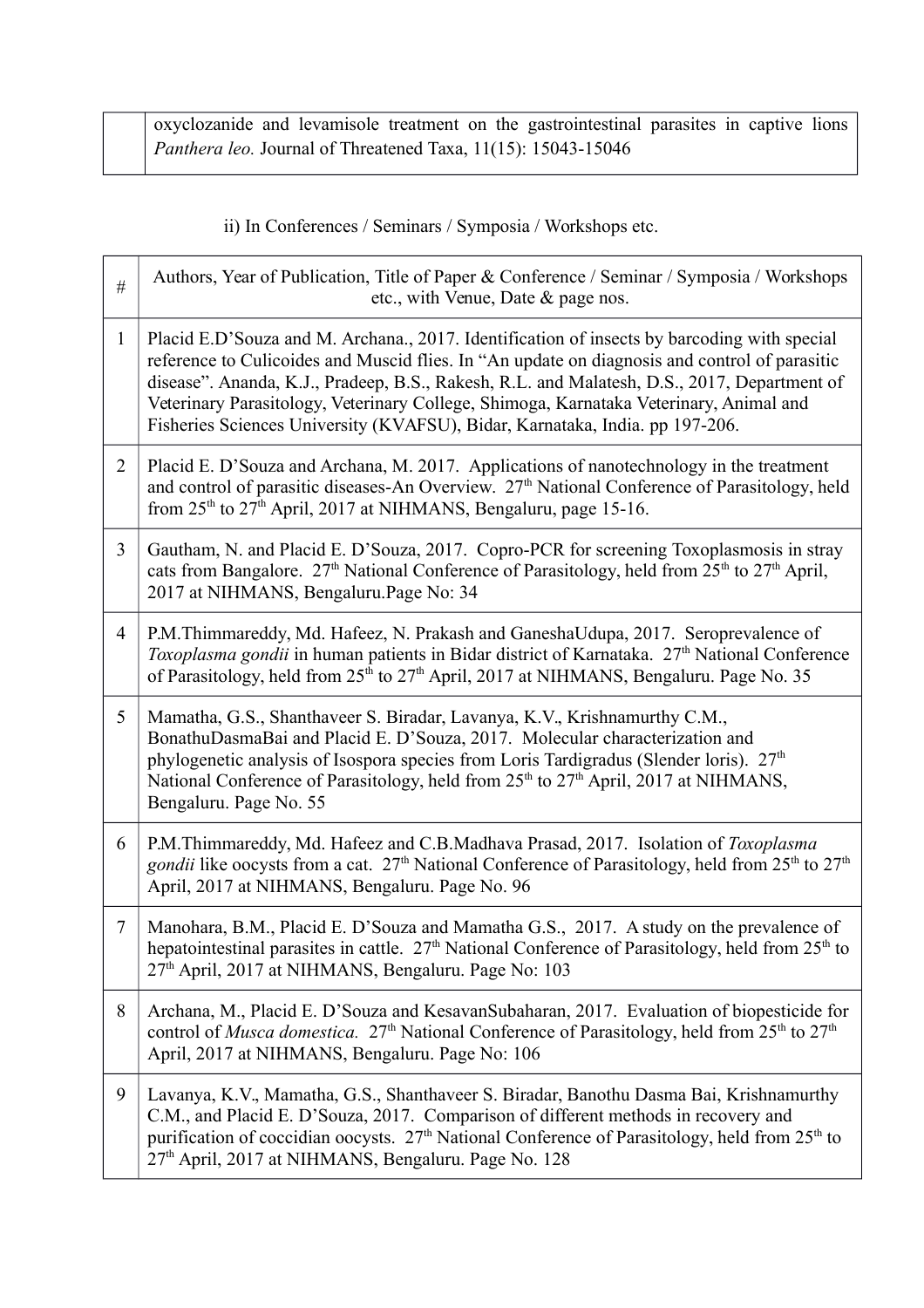| $\mathbf{1}$<br>$\boldsymbol{0}$ | Geetha, N., Mamatha, G.S., Thimmareddy, P.M., ShakuntalaKage, Jaya N Lakkundi, Placid<br>E. D'Souza, 2017. Rearing and morphological identification of third stage larvae of<br>Calliphorid flies. XXXIV Annual conference of Indian Association of Veterinary Pathologists<br>Compendium held from 9-11 <sup>th</sup> November, 2017 at Bangalore, Karnataka. Page no. 473.                                                                                                                                                                                                                                   |
|----------------------------------|----------------------------------------------------------------------------------------------------------------------------------------------------------------------------------------------------------------------------------------------------------------------------------------------------------------------------------------------------------------------------------------------------------------------------------------------------------------------------------------------------------------------------------------------------------------------------------------------------------------|
| 11                               | AmithaReena Gomes, B.M. Veeregowda, S.M. Byregowda, D. Rathnamma, Placid E.D'Souza and<br>V.Balamurugan, 2017. Expression of fusion protein of Peste Des Petitsruminants virus in<br>Baculo virus system and its role as aputative immunogen. XV Biennial conference and<br>national symposium on "Role of women Veterinarians in enhancement of livestock<br>productivity, health and welfare" at College of Veterinary Science, PVNR TVU, Hyderabad<br>from 21 to 22 November 2017, p.120-121 (First Best Oral Presentation award in the session<br>"Application of Biotechnology in Animal Science sector") |
| $\mathbf{1}$<br>$\overline{2}$   | Pradeep, B.S., Jaya.N., Lakkundi and Veena, M. 2017. Deltamethrin and Cypermethrin<br>resistance in Rhipicephalus (Boophilus) microplus ticks of Bidar district of Karnataka.<br>International Conference on "Facing Challenges Together for Sustainable Livestock and<br>Poultry Health – A local initiative for global solutions" organized by Health Departments,<br>Veterinary college and Research Institute, Namakkal, TANUVAS, Tamilnadu, page no.142                                                                                                                                                   |
| 1<br>3                           | Manjunath, S.P., and H.Dhanalakshmi, 2017. Public Health Importance of Bladder worms of<br>Taenia in Hassan District of Karnataka. 13 <sup>th</sup> Kannada VignanaSammelana organized by<br>SwadeshiVijnanaAndolana, Karnataka on $15th$ to $17th$ September 2017 in collaboration with<br>Ramaiah University of Applied Sciences, p46-47                                                                                                                                                                                                                                                                     |
| 1<br>$\overline{4}$              | Manjunath, S.P., H.Dhanalakshmi and Ramesh, B.K. 2017. Fly menace in different parts of<br>Karnataka and their control. 13 <sup>th</sup> Kannada VignanaSammelana organized by<br>SwadeshiVijnanaAndolana, Karnataka on 15 <sup>th</sup> to 17 <sup>th</sup> September 2017 in collaboration with<br>Ramaiah University of Applied Sciences, page 48                                                                                                                                                                                                                                                           |
| $\mathbf{1}$<br>5                | Manjunath, S.P., Naveen, M., Chaitra, Y. H.Dhanalaksmi, Manjunath, D.R. and Nagaraj.N.,<br>2017. Prevalence of Parasitic Cysts of Taenidae family in Southern Karnataka and and their<br>management. 41 <sup>st</sup> Annual Congress of Indian Society for Veterinary Surgery and National<br>Symposium on "New Horizons in Cancer Research pertaining to effect on health production<br>and reproduction of animals at College of Veterinary Science, Tirupati on 14 <sup>th</sup> to 16 <sup>th</sup><br>December 2017 p 333.                                                                               |
| 1<br>6                           | Shanthaveer S.B. and Placid E.D'Souza, 2018. In vitro cultivation of Setaria digitata worms<br>in artificial media. XXVII National congress of Veterinary Parasitology and National<br>Symposium held from 12 to 14 <sup>th</sup> February at Udaipur, Rajasthan, page 30                                                                                                                                                                                                                                                                                                                                      |
| $\mathbf{1}$<br>7                | B.M.Manohara, Placid E. D'Souza, G.S.Mamatha and H.Dhanalakshmi, 2018. Molecular<br>studies on hepatointestinalschistosomes in cattle of Karnataka state. XXVII National congress<br>of Veterinary Parasitology and National Symposium held from 12 to 14 <sup>th</sup> February at Udaipur,<br>Rajasthan page 64                                                                                                                                                                                                                                                                                              |
| $\mathbf 1$<br>8                 | Placid E. D'Souza, Archana, M. and Mamatha G.S., 2018. Application of Nanotechnology in<br>Parasitology. In Parasitology: Camera Lucida to Omics, Editors Dr. SanweerKhattoon and Dr.<br>C.S. Vaishnava, Himanshu Publications at XXVII National congress of Veterinary Parasitology<br>and National Symposium held from 12 to 14 <sup>th</sup> February at Udaipur, Rajasthan                                                                                                                                                                                                                                 |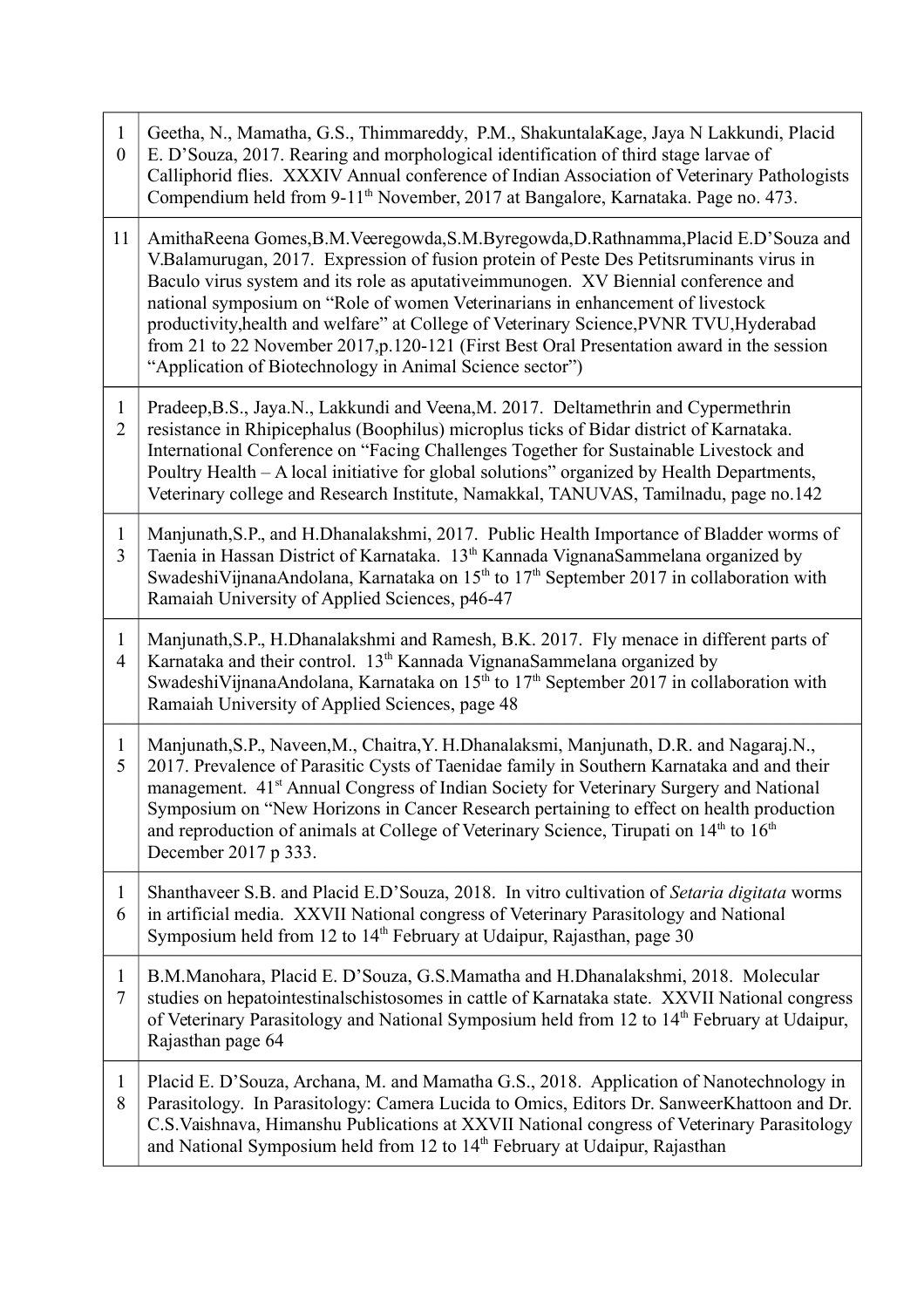| $\mathbf{1}$<br>9                  | Placid E. D'souza and Krishnamurthy C.M. 2018. Control of arthropod pests with botanicals -<br>An Overview. XXVII National congress of Veterinary Parasitology and National Symposium<br>held from 12 to 14 <sup>th</sup> February at Udaipur, Rajasthan, page 147.                                                                                                                                                                                                        |
|------------------------------------|----------------------------------------------------------------------------------------------------------------------------------------------------------------------------------------------------------------------------------------------------------------------------------------------------------------------------------------------------------------------------------------------------------------------------------------------------------------------------|
| $\overline{2}$<br>$\boldsymbol{0}$ | Placid E. D'souza, 2018. Key note address on "Technologies for sustainable parasite control<br>and readdressal of detection methods directed for upliftment of rural economy". XXVII<br>National congress of Veterinary Parasitology and National Symposium held from 12 to 14 <sup>th</sup><br>February at Udaipur, Rajasthan                                                                                                                                             |
| $\overline{2}$<br>$\mathbf{1}$     | Shanthaveer S.B. and Placid E.D'Souza, 2018. A report on snails and cercarial shedding in 2<br>lake regions in Bengaluru. XXVII National congress of Veterinary Parasitology and National<br>Symposium held from 12 to 14 <sup>th</sup> February at Udaipur, Rajasthan, page 71                                                                                                                                                                                            |
| $\overline{2}$<br>$\overline{2}$   | Placid E.D'Souza, Lavanya, K.V., and G.C.Puttalakshmamma, 2018. Use of Biorational<br>insecticides for the control of insect pests and vectors. 28 <sup>th</sup> National Congress of Parasitology,<br>"Challenges and Innovations in controlling Parasitic Diseases.22 <sup>nd</sup> to 24 <sup>th</sup> February, Belgaum,<br>Karnataka. 2018 page 26                                                                                                                    |
| $\overline{2}$<br>3                | Shantaveer S.Biradar, Placid E. D'Souza and Mamatha.G.S., 2019. Prevalence of Theileriosis<br>in sheep of northern Karnataka. 28 <sup>th</sup> National congress of Veterinary Parasitology and<br>National symposium on "Novel technologies and strategies for sustainable control of parasitic<br>diseases of livestock, poultry and public health significance. $28th$ to $30th$ January 2019.                                                                          |
| $\overline{2}$<br>$\overline{4}$   | Prevalence of tick infestation in babesiosis infected sheep and goats from Karnataka.<br>Shakuntala Kage, G.S.Mamatha, Jaya N. Lakkundi, B.P.Shivashanker and Placid E.D'Souza.<br>28 <sup>th</sup> National congress of Veterinary Parasitology and National symposium on "Novel<br>technologies and strategies for sustainable control of parasitic diseases of livestock, poultry<br>and public health significance. 28 <sup>th</sup> to 30 <sup>th</sup> January 2019. |
| $\overline{2}$<br>5                | Studies on occurrence of gastrointestinal parasites in lions (Panthera leo). Dhareppa Ganager,<br>28 <sup>th</sup> National<br>G.S. Mamatha, A.Muralidhara, Jaya N.Lakkundi and B.P.Shivashankar.<br>congress of Veterinary Parasitology and National symposium on "Novel technologies and<br>strategies for sustainable control of parasitic diseases of livestock, poultry and public health<br>significance. 28 <sup>th</sup> to 30 <sup>th</sup> January 2019.         |
| $\overline{2}$<br>6                | Prevalence of different species of Culicoides in some parts of Telangana.<br>Dasma Bai<br>Banothu, Placid E.D'Souza, M.Udaykumar and G.S.S.Murthy. 28 <sup>th</sup> National congress of<br>Veterinary Parasitology and National symposium on "Novel technologies and strategies for<br>sustainable control of parasitic diseases of livestock, poultry and public health significance.<br>$28^{\text{th}}$ to $30^{\text{th}}$ January 2019.                              |
| $\overline{2}$<br>$\overline{7}$   | Prevalence of Hepatozoon canis in dogs in Bangalore, Karnataka.<br>Raju B.Metri,<br>H.Dhanalakshmi, Kshma.M.A., Jaya Nagappa Lakkundi and Veena.M. 28 <sup>th</sup> National congress<br>of Veterinary Parasitology and National symposium on "Novel technologies and strategies for<br>sustainable control of parasitic diseases of livestock, poultry and public health significance.<br>$28th$ to 30 <sup>th</sup> January 2019.                                        |
| $\overline{2}$                     | Molecular characterization of two prevalent species of Theileria in sheep in Northern<br>Shantaveer.S.Biradar, Placid E.D'Souza, G.S.Mamatha, Yathish, H.M and<br>Karnataka.                                                                                                                                                                                                                                                                                               |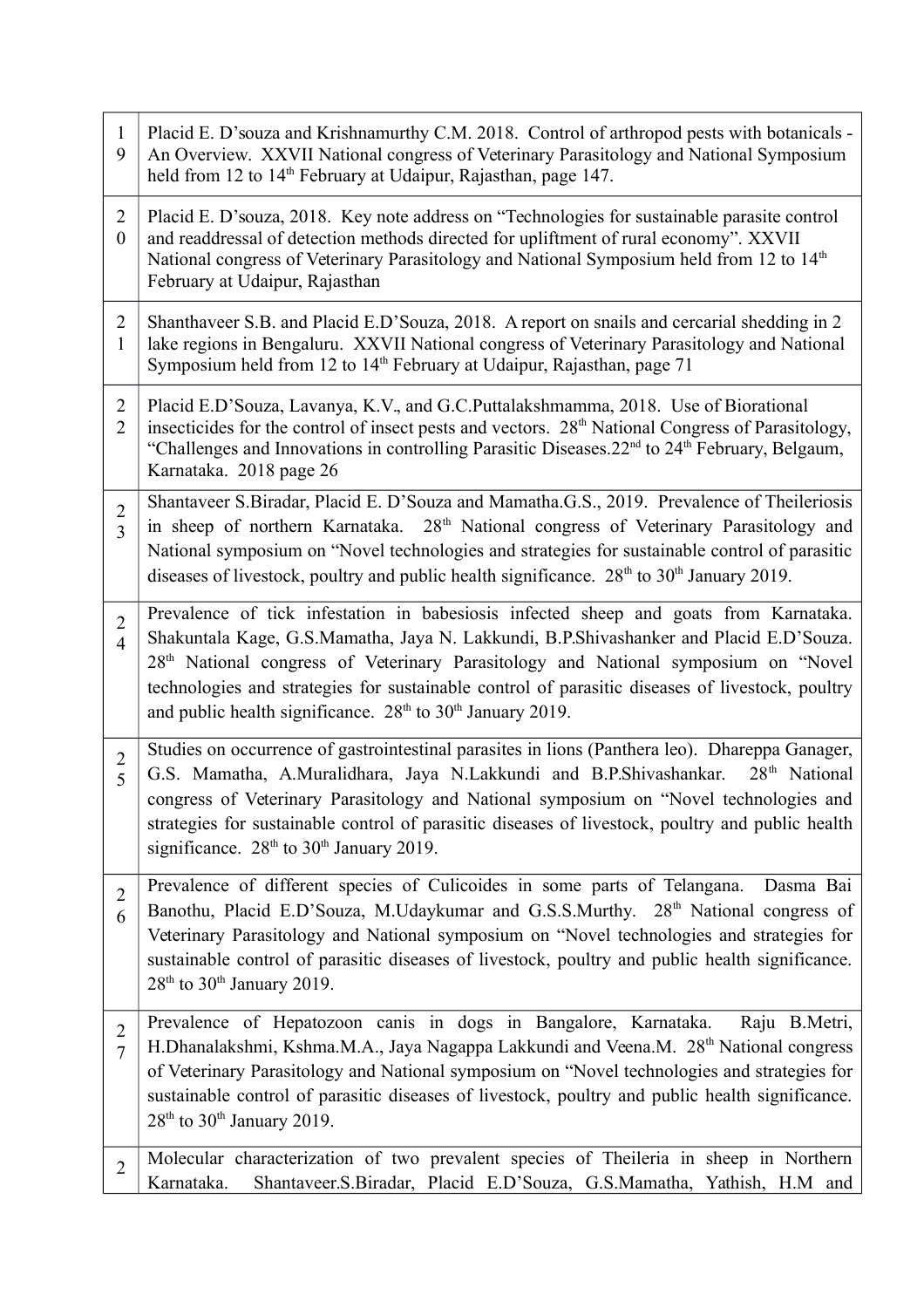| 8                                | Siju.S.J. 28 <sup>th</sup> National congress of Veterinary Parasitology and National symposium on<br>"Novel technologies and strategies for sustainable control of parasitic diseases of livestock,<br>poultry and public health significance. 28 <sup>th</sup> to 30 <sup>th</sup> January 2019.                                                                                                                                                                                                            |
|----------------------------------|--------------------------------------------------------------------------------------------------------------------------------------------------------------------------------------------------------------------------------------------------------------------------------------------------------------------------------------------------------------------------------------------------------------------------------------------------------------------------------------------------------------|
| $\overline{2}$<br>9              | A case report on molecular confirmation of Theileria in crossbred cows in Belagavi district,<br>Karnataka. Shakuntala Kage, Shantaveer.S.Biradar, Placid E.D'Souza and G.S.Mamatha. 28 <sup>th</sup><br>National congress of Veterinary Parasitology and National symposium on "Novel technologies<br>and strategies for sustainable control of parasitic diseases of livestock, poultry and public<br>health significance. 28 <sup>th</sup> to 30 <sup>th</sup> January 2019.                               |
| $\overline{3}$<br>$\overline{0}$ | Morphological studies and diagnosis of Babesia spp. In small ruminants by parasitological<br>Shakuntala Kage, G.S.Mamatha, Jaya N.Lakkundi, B.P.Shivashankar,<br>techniques.<br>H.Dhanalakshmi and Placid E.D'Souza. 28 <sup>th</sup> National congress of Veterinary Parasitology and<br>National symposium on "Novel technologies and strategies for sustainable control of parasitic<br>diseases of livestock, poultry and public health significance. 28 <sup>th</sup> to 30 <sup>th</sup> January 2019. |
| $\overline{3}$<br>$\mathbf{1}$   | Diagnosis of Babesia species in sheep and goats by semi-nested PCR. Shakuntala Kage,<br>G.S.Mamatha, Jaya N.Lakkundi, B.P.Shivashankar, and Placid E.D'Souza. 28 <sup>th</sup> National<br>congress of Veterinary Parasitology and National symposium on "Novel technologies and<br>strategies for sustainable control of parasitic diseases of livestock, poultry and public health<br>significance. $28th$ to $30th$ January 2019.                                                                         |
| $\overline{3}$<br>$\overline{2}$ | In vitro cultivation of Setaria digitata worms to recover microfilaria. Raju B.Metri, Veena.M.<br>Jaya Nagappa Lakkundi and Dhanalakshmi. 28 <sup>th</sup> National congress of Veterinary Parasitology<br>and National symposium on "Novel technologies and strategies for sustainable control of<br>parasitic diseases of livestock, poultry and public health significance. $28th$ to $30th$ January<br>2019.                                                                                             |
| $\mathfrak{Z}$<br>$\overline{3}$ | Comparison of foldscope with compound Microscope. H.Dhanalakshmi, Veena.M and Raju.<br>Metri. 28 <sup>th</sup> National congress of Veterinary Parasitology and National symposium on "Novel<br>technologies and strategies for sustainable control of parasitic diseases of livestock, poultry<br>and public health significance. 28 <sup>th</sup> to 30 <sup>th</sup> January 2019.                                                                                                                        |
| $\overline{3}$<br>$\overline{4}$ | Application of paperfuge in the diagnosis of Parasitic diseases. H.Dhanalakshmi, Raju<br>B.Metri and Veena.M. 28 <sup>th</sup> National congress of Veterinary Parasitology and National<br>symposium on "Novel technologies and strategies for sustainable control of parasitic diseases<br>of livestock, poultry and public health significance. 28 <sup>th</sup> to 30 <sup>th</sup> January 2019.                                                                                                        |
| 3<br>5                           | Evaluation of anthelminities efficacy in lions (Panther oleo).<br>Dhareppa Ganager,<br>G.S.Mamatha, A.Muralidhara, Jaya.N.Lakkundi and B.P.Shivashankar. 28 <sup>th</sup> National congress<br>of Veterinary Parasitology and National symposium on "Novel technologies and strategies for<br>sustainable control of parasitic diseases of livestock, poultry and public health significance.<br>$28th$ to 30 <sup>th</sup> January 2019.                                                                    |
| 3<br>6                           | Bladder Worms and their Public Health Significance. Dhanalakshmi Hanumappa, Placid<br>Eugene D Souza and ShriKrishna Isloor. 7 <sup>th</sup> Pan Common Wealth Veterinary Conference, 3 <sup>rd</sup><br>to $7th$ March, 2019. The role of Veterinarians in addressing the global challenges to the lives                                                                                                                                                                                                    |